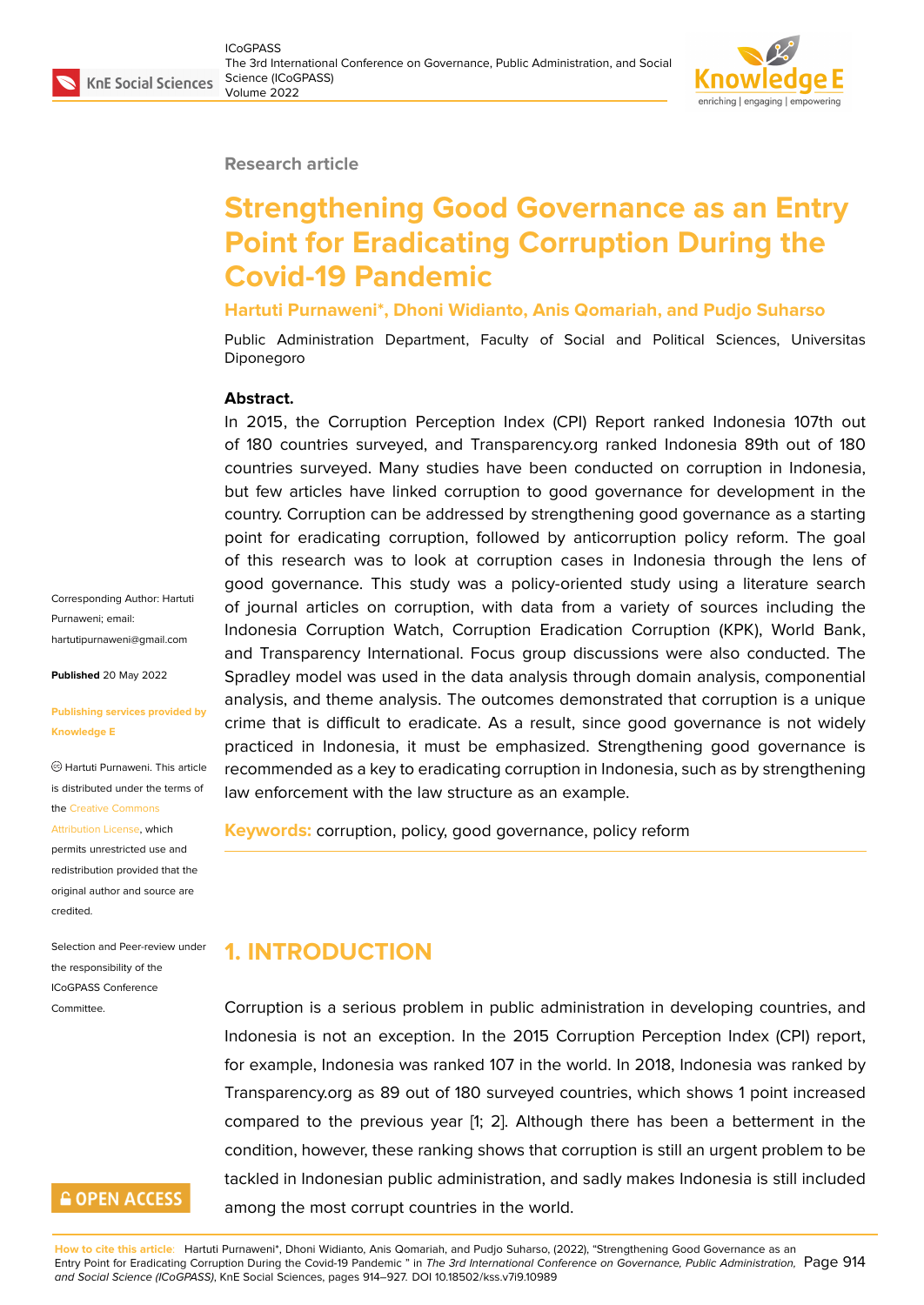There are many definitions of corruption. According to Indonesian law, corruption is defined according to Indonesia's Law No. 31 Year 1999 as amended by the Law No 20 Year 2001 on the Eradication of Corruption. Eighteen years later this law was then amended by the Law No 19 Year 2019 on the Eradication of Corruption. According to this newest law, there are seven categories illegal acts that could be categorized into corruption, namely: (a). acts that cause losses to the nation; (b) bribery; (c) occupational fraud; (d) extortion; (e) deception; (f) conflict of interests in procurement of goods and services; and (g) gratification [3, 4].

Nye wrote three corruption types, covering: (a) Public office-centered corruption, in which is public official violate rules or show the behavior that diverge from his/her public role for the sake of private income, status or influence; (b) Market-centered corruption, in which corrupt public official use his/her public office as a business entity for maximizing his/her income. The income relies on market condition and situation, besides his/her efforts in finding the maximal gain from the public demand; (c) Public interest-centered corruption, which exist whenever public demand armed with illegal monetary or rewards lures public official to do certain things or actions in favor of the reward providers and therefore harmful to the public and its interests [5]

There have been many researches done on corruption in Indonesia**.** In terms of causes of corruption (6,7,8) corruption in general (9), facts of corruption in Indonesia (6, 10, 11, 12), political corruption (6, 7, 8, 11, 12). Ther[e](#page-11-0) also researches on consequences of corruption in Indonesia, such as written in some journals (9, 13). Furthermore, there are also articles on prevention of corruption (14), corruption eradication and anti corruption (15, 16). From these literatures, very few discussed explicitly about the relation between corruption and good governance. Therefore, this article will discuss about corruption in Indonesia, making good governance real, and corruption eradicating through policy reform.

# **2. LITERATURE REVIEW**

Corruption is indeed a hindrance to development, as has been found by Nag [6] that the widespread corruption in governmental institutions and programs added with all political corruption were the cause of the governmental failure in creating the developmental goals of India. Corruption is usually weight as destructive to investment and [ma](#page-11-1)cro level growth [7]. Many studies have been conducted by experts on corruption from various perspectives. Pellegata [8], for instance, wrote that in the last two decades many studies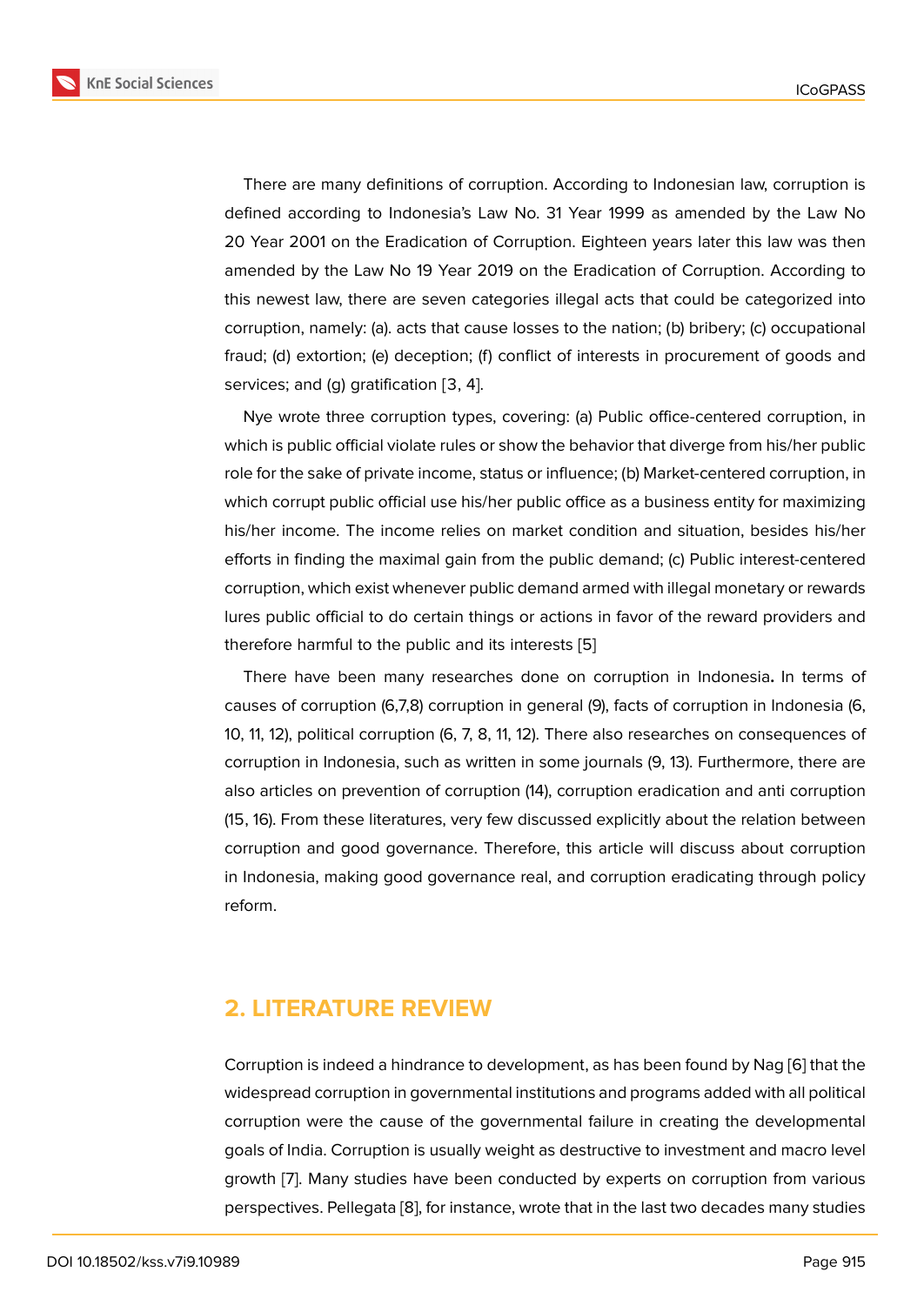have focused on the impacts of corruption on the public support for political institutions and democratic process.

Aslund [9] said that an important key to understand any society is through its informal institutions, which influence its economy and politics. In Ukraine, the most important such institution is endemic corruption. In Indonesia, Suharso revealed that corruption is conside[re](#page-11-2)d as an extraordinary crime [10]. This is especially according to Merkle [11] corruption is present in all three governmental branches in Indonesia and is one of the major constraints on the political leadership's capacity to govern effectively. Political corruption is especially prevalent. Parli[ame](#page-11-3)nt is mostly considered the most corr[upt](#page-11-4) institution, and also widespread among bureaucracy in which many people reported that they sometimes have to pay bribes for services. As Wang [12] argued, bureaucratic corruption is prevalent all over the world. Indeed, corruption is one of the most prevalent barriers to economic growth and social development

There have been many researches done on corruption i[n In](#page-11-5)donesia. In terms of causes of corruption [13,14,15] corruption in general [16], facts of corruption in Indonesia [17,18,19], political corruption [13,14,15,18,19]. There also researches on consequences of corruption in Indonesia, such as written in some journals [16, 20]. Furthermore, there are also articles on prevention of corruption [21], corrup[tio](#page-11-6)n eradication and anticorruption [22, 23]. However, from these literatures, very few discussed explicitly about the relation between corruption and good governance. Therefore, this article will discuss about corruption in Indonesia, making good gov[ern](#page-12-0)ance real, and corruption eradicating effort through policy reform.

## **3. PROBLEM SOLVING**

What can be done to prevent corruption? The main idea of this article is that to argue that corruption prevention needs to be done through strengthening good governance. Overcoming corruption through a preventive perspective by strengthening good governance and not prioritizing enforcement, is an entry point for preventing corruption and is followed up with anti-corruption policies through reforming the eradication of corruption policies.

According to Keping [24], good governance refers to the public administration process that maximizes public interest, meaning not the state nor public officials' interest. One among its most important features is that it is a kind of collaborative management of public life carried out [by t](#page-12-1)he State and the citizens, and a new connection between political State and civil society. In this case the public and its welfare is considered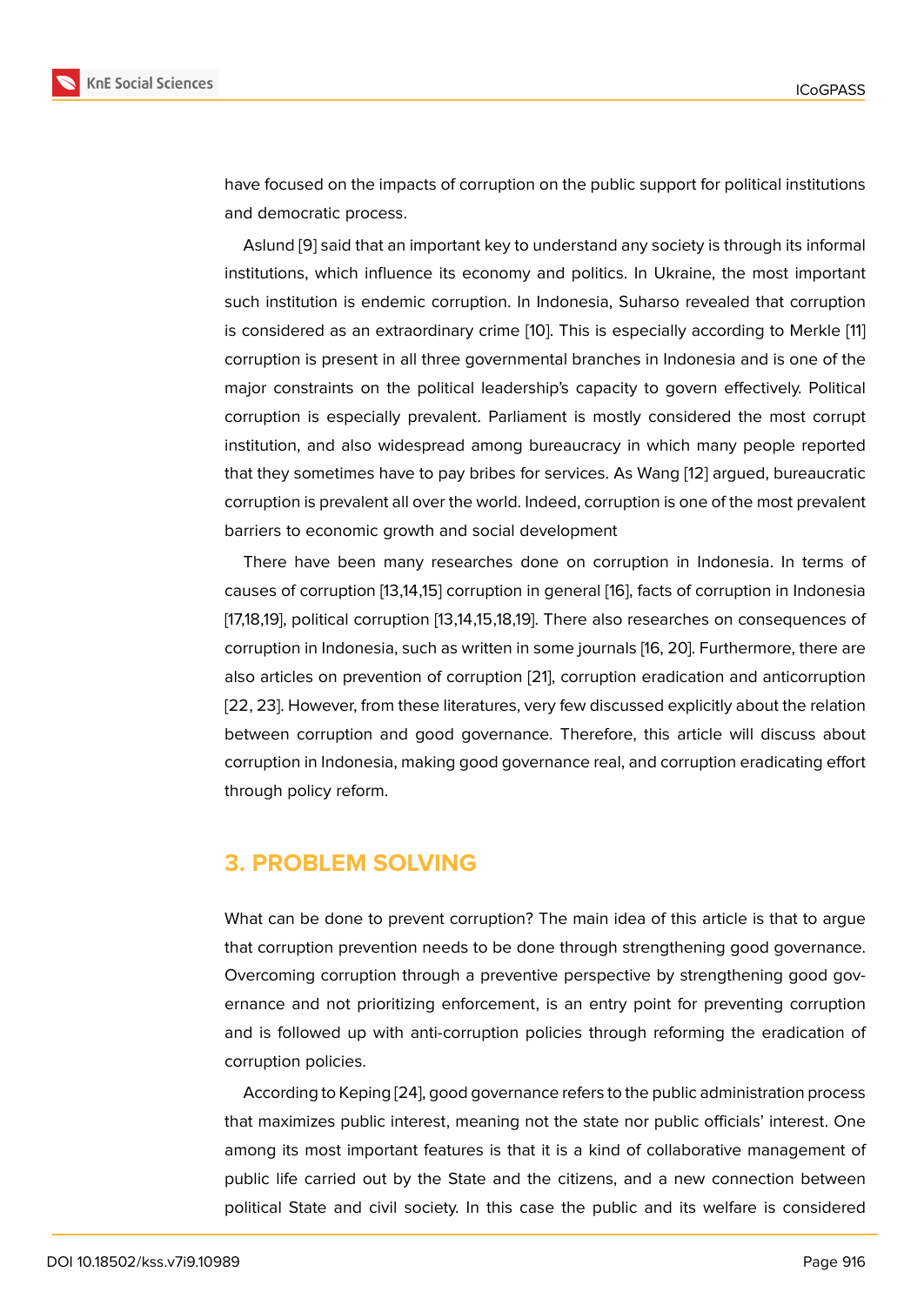important by the State. Corruption, which refers to hampering the fulfillment of public interest, is a "target: of good governance.

Nag is of the opinion that good governance characteristics were taken from the policy documents of the international donor agencies (such as IMF, World Bank, ODA, UNDP), as required from the principles and proposaf the recipient countries. Besides, the good practices of good governance were then implemented by the democratic aid recipient governments. The characteristics of good governance are almost similar to Keping's idea on the characteristics of good governance, which according to Nag consist of Participation, Rule of Law, Equity and inclusiveness, Transparency, Responsiveness, Consensus and legitimacy, Effectiveness and efficiency, and Accountability [6].

## **4. METHOD**

The purpose of this study is to examine corruption cases in Indonesia from the perspective of good governance. This research is a policy research using a library research approach from journal article on corruption, supported by data from various sources such as the Indonesia Corruption Watch, KPK (Corruption Eradication Corruption), World Bank, and Transparency International. Data analysis uses the **Spradley** model through domain analysis, componential analysis and theme analysis [25]. The collected data was then enriched with data from two Focus Group Discussion (FGD)s done by Suharso et al on anti corruption education in Jember Regency, in January 2020. The participants were two people from Jember Regencial Office, two law expe[rts](#page-12-2) from the Law Faculty of Universitas Jember, added with two lecturers and four researches from Faculty of Educational Teachers Training, Universitas Jember. Also interviews with The Head of The Corruption Crime Unit of Central Java Police Station.

## **5. RESULTS AND DISCUSSION**

In Indonesia, corruption got its first law term in the military regulations Number PRT/PM/06/1957 on Corruption Eradication [26]. According to Waluyo, there are 10 Prones to Corruption Areas in Indonesia, covering: (a) government goods and services procurement; (b) finance and banking; (c) oil and gas; (d) state-owned and local government-owned agencies; (e ) Customs [an](#page-12-3)d Excise; (f) the use of income and expenditure; (g) central and local government asset; (h) mining and public service [27].

Choirul Rizal [26] quoted Bibit Rianto by writing that the high case of corruption in Indonesia was rooted from various reasons which he declared as Potency of Corrup[tion](#page-12-4)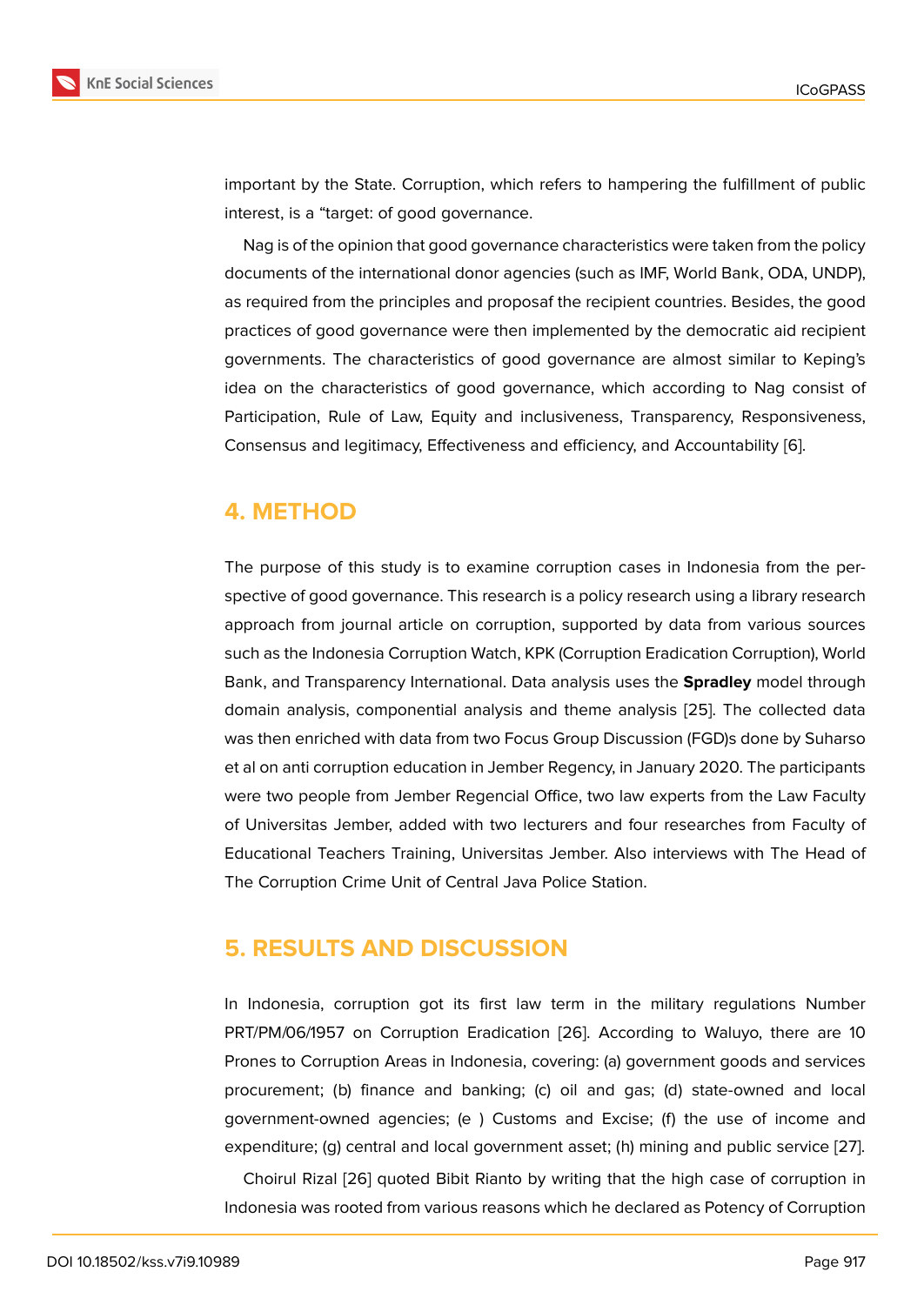Related-Problems, consist as: (a) bad system arrangement or implementation such as money politics, 'mafia' which direct economic system, and justice corruption; (b) the low integrity of public officials and the public which tends to choose shortcut in many activities; (c) irrational remuneration which is not enough for decent living; (d) weakness in both internal and external as well as self-control or monitoring which opens opportunities for corruption occurrence; (e) low culture on law-abiding which directs to uncertainty on the right law to obey.

From time to time in Indonesia, new corruption cases appear with new suspects, some of them are high-ranking public or private officials. There have been many investigation and prosecutions after the Government allocated many of its resources for investigating and prosecuting corruptors. However, according to Prabowo [28]. corruption still become a big problem in the country. He argues that when a case is opened, some believe that the case might be just the tip of the iceberg. According to Sasana, corruption cases even increase when Indonesia started the decentraliz[ation](#page-12-5) era in the year 2000, and also the fiscal decentralization [29]. Figure 1 shows the number of corruptive actions in Indonesia according to data from Indonesian Corruption Eradication Commission (KPK) in 2010-2018.



**Figure** 1: (Source: Sasana [29].)

The graphic on the number of corruptive actions in Indonesia (2010-2018) shows that the lowest number occurred in 2015 with only 16 cas[es,](#page-12-6) the lowest in the last nine years. However, this figure double increased in 2017 which show the highest cases of 38, with a significant increase in 2015 to 2016 with 13 cases. There was a light decrease in 2018 with 32 cases. In terms of province, East Java was the highest in 2018 with 79 cases, followed by West Java and North Sumatera with 72 and 58 cases. West Kalimantan was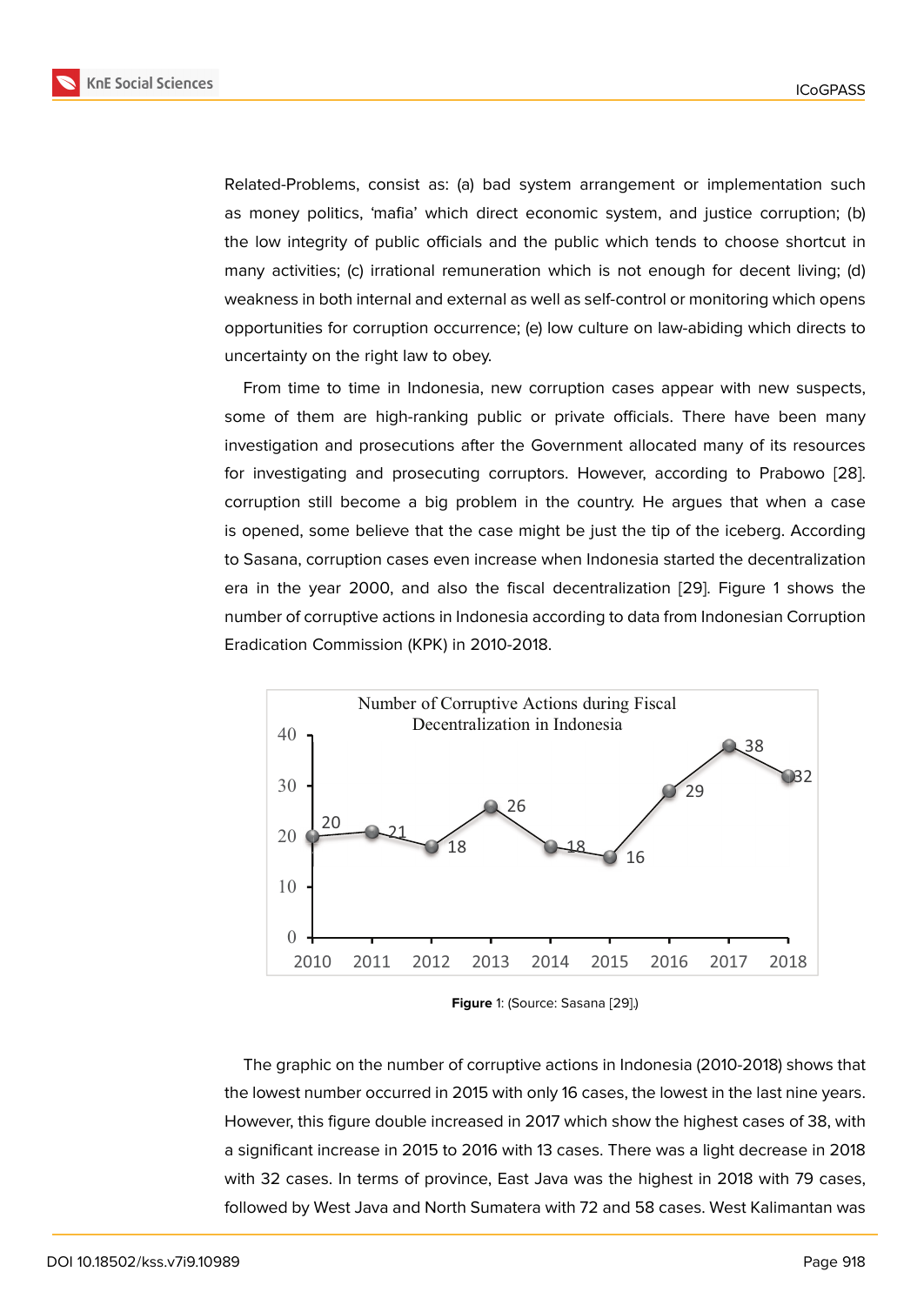the only province with no corruptive actions recorded by the KPK in 2018, followed by West Sumatera with only one case.

Suharso revealed that corruption occurred collectively and systematically because of the light sentences [10]. According to Waluyo [27] corruption has been a phenomenon in all sectors and authority levels as well as in private sector. Corruption distorts economic growth and threatens democracy, rule of law and human rights. In other words the impact of corruptio[n](#page-11-3) affects almost all the [join](#page-12-4)ts of life [10]. All of these corruption actions worries the nation. Therefore, during the reform era the Indonesian government erected a number of institutions to accompany the Police and the Justice institutions with among others Corruption Eradication Commission (KPK), Fi[nan](#page-11-3)cial Transaction Analysis and Report Center (PPATK), Victim and Witness Protection Institution (LPSK), as well as special justice for corruption. These are efforts to maximize corruption eradication.

Corruption in Indonesia is a crime considered as an extraordinary crime because the impact is massive, destructive and involves many parties (systemic). Since 2004, data on corruption cases has continued to increase, occurring not only in the central government, but also in regional governments. After Indonesia in the year 2000 embraced decentralization in local governments were given authority to self-sufficiently manage their areas to increase efficiency, effectivity and accountability corruption even spread to regions [30] involving regional heads (Governors, Regents, Mayors) regional legislatures (Provincial / Regency / City DPRD) and local bureaucracy (Provincial, Regency, City). Corruption which previously centered in the central government than broaden into local govern[men](#page-12-7)t, with the sxistence of commonly used term of "small kings" existence. To clarify that explanation, refer to corruption data in the central and regional governments published by the KPK [31].

Based on annual report by the Indonesia Corruption Watch [32, 33], corruption cases in 2016 consist of investigation of 482 cases, the number of suspects of 1,101 people and losses of 1.450 trillion r[up](#page-13-0)iah; meanwhile by 2017: investigation of 575 cases, number of suspects of 1,288 people, losses of 1.814.4 trillion rupiah, bribery valued 211,075 billion rupiah. The details of corruption from two law related institution are as follows:

(a). In terms of Police. In 2016 data of criminal acts of corruption committed by the Police were as follows: investigation of 140 cases with 327 suspects and 337 billion rupiah of state loss, while in 2017, there were 216 cases with 436 suspects and loss of 1.6 trillion rupiahs and bribes valued 975 million rupiah. Quah quoted a survey done by Partnership for Governance Reform in Indonesia involving 2,300 respondents in 2001 which summarized that the traffic police was the most corrupt institution [34]**.** (b) The Procuratorate: In 2016 corruption committed by the Prosecutor's Office: investigation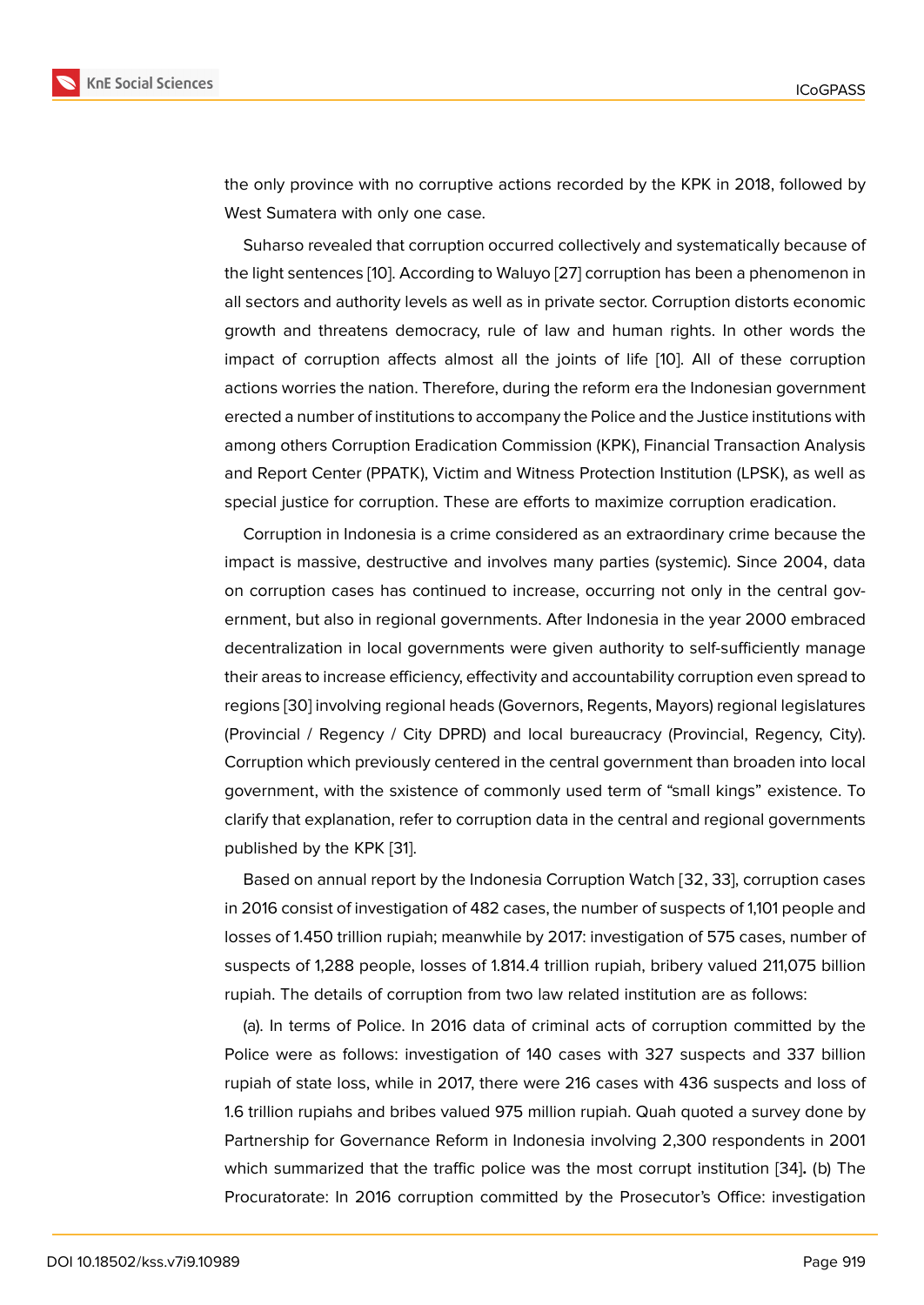of 307 cases with 671 suspects and state losses of 949 billion rupiah. In 2017, there were investigations of 315 cases with 730 suspects, state losses of 4.4 billion rupiah and bribes of 21.8 billion dollars [32]**.**

Those data revealed that corruption in Indonesia is serious and massive. Many researchers found that serious problem related to corruption are greediness, weak sentences for corruptors, consp[irac](#page-13-1)y between agents and principals in bureaucracy, the high political coat especially for head of regions candidacy. The results of FGD summarized that the red tape of corruption is mostly rooted in the bad governance. In this case, bad governance is attributed to undesirable behavior (eg self-interest) of the government combined with negative performance in making and implementing political and economic decisions. This includes corruption. Bad governance is used to refer to a lack of transparency and also the impediment of public participation.

#### **5.1. Realizing Good Governance**

The results of the FGDs and expert discussions using a governance perspective, corruption arises when too much is left unresolved in governance issues, resulting from the incomplete process of building an effective and responsible country. To help the government develop its capabilities and accountability, experts and anti-corruption institutions can develop and implement sound policies, provide public services, set rules that regulate markets, and eradicate corruption, and need to focus on strengthening governance. Strengthening governance is the best way to prevent corruption and thus avoid being a failed state. Therefore, good governance must be applied in Indonesia. According to Law Number 28 Year 1999 on State Administration which is Clean from Corruption, Collution and Nepotism (known as KKN in *bahasa* Indonesia), good governance demands for the realization of a government which is clean from KKN. According to Blackburn and Puccio development experts agree that the quality of governance is very much related to the country's economic condition [35]. Bad governance leads to corruption, which affect to the ineffectiveness and high costs that hamper the economic development. The condition that Rizal quoted from Syafi'i Maarif said that corruption is "*the root of all evils",* the source of all evil and catas[trop](#page-13-2)he. Corruptors even more dangerous than terrorist since the billion rupiahs of corrupted money is actually a matter of live-and-death for millions poor people. Therefore, corruptor is the *the real terrorist*. Impossible to eradicate poverty, increase health care, enhance education quality and others if corruption still massively exists. Therefore, good governance is argued to be the solution [27].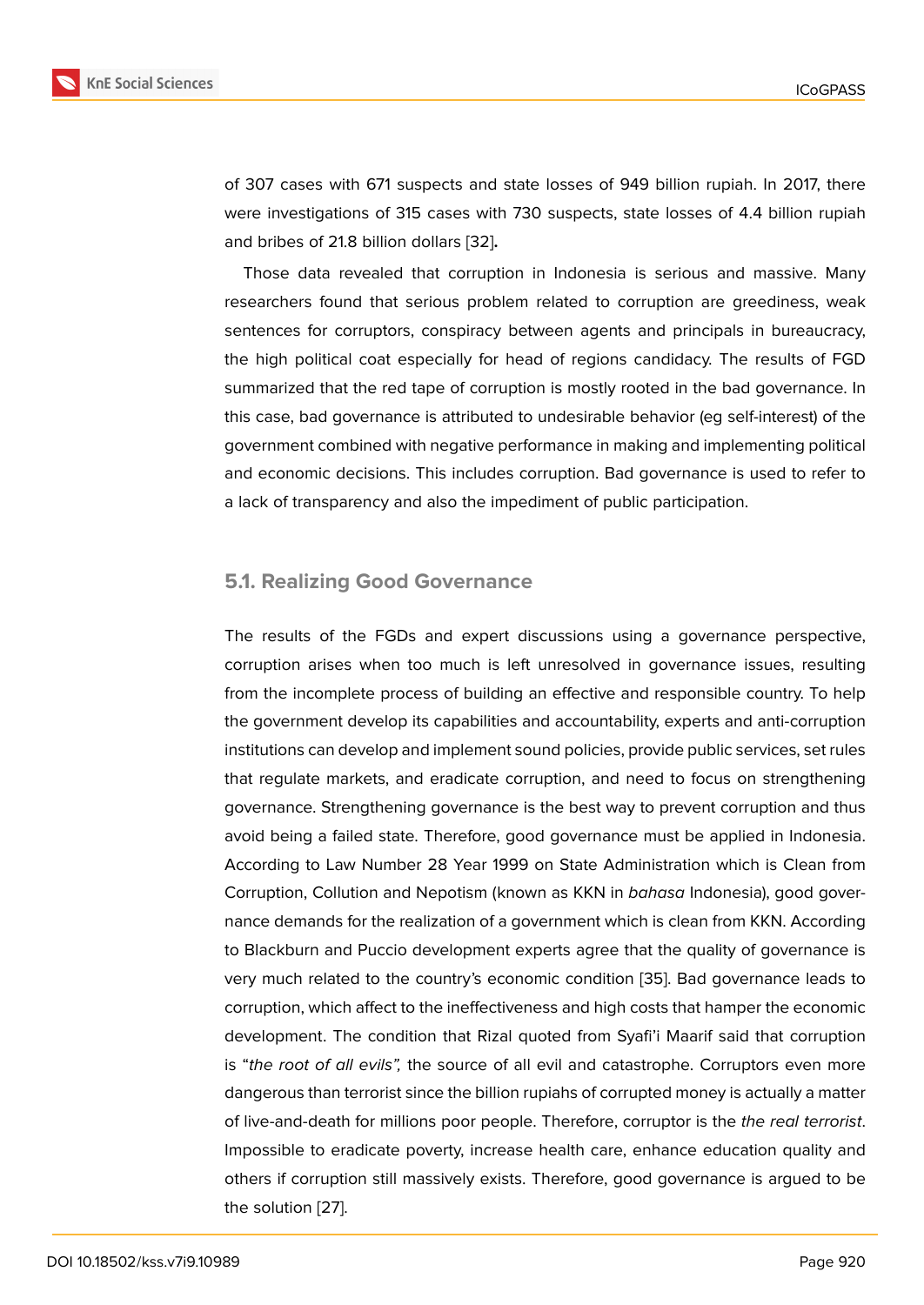Researchers agree with the experts' thoughts and the FGD results that the normative concept of making good governance is a legally binding problem. Good governance is: "Participatory, consensus-oriented, accountable, transparent, responsive, effective and efficient, fair and inclusive and follows the rule of law. This ensures that corruption is minimized, minority views are taken into account and that the most vulnerable voices in the community are heard in decision making. It is also responsive to the current and future needs of the community "[27].

Governance and corruption are often used synonymously. But the two concepts are very different and combining them can be very damaging. Whereas governance consists of mechanisms, processes and i[nsti](#page-12-4)tutions in which citizens and groups articulate their interests, mediate their differences and exercise their legal rights and obligations, corruption is the result and failure of this complex system. Sometimes anti-corruption activists are simple-minded, who ignore the complex challenges of strengthening the government system. So, the focus must be on strengthening governance structures, strengthening good governance and then grounding the principles of good governance become evident at all levels of government. Making the principles of good governance come true in 548 Provinces, Regencies, and of City in Indonesia. This is especially important for Indonesia with its large territory, consist of tens of thousands of islands scattered in this archipelago country, and therefore, unity is very important. The people must be well united, well engaged, and have strong trust to the government. As has been proved in Central and Eastern Europe, bad governance and corruption have a strong negative impact on civic engagement [36].

The results of a study of documents from the Indonesian Ministry of Home Affairs [37], from 548 provinces, districts and cities in Indonesia, less than 40% of local governments have actually implemented good governanc[e. W](#page-13-3)hile for 34 ministries and institutions, only the ministries of finance, Bappenas, ministries of agriculture, and ministrie[s o](#page-13-4)f education have clearly implemented the principles of good governance. Training, mentoring, and technical assistance have been carried out at all levels of government, but many have stopped at mere knowledge, not yet being real good governance.

#### **5.2. Corruption Eradication Policy Reform**

Strengthening good governance is a gateway to eradicating corruption. In addition to policies to strengthen good governance, given the still high level of corruption in Indonesia, it is necessary to reform policies to eradicate corruption.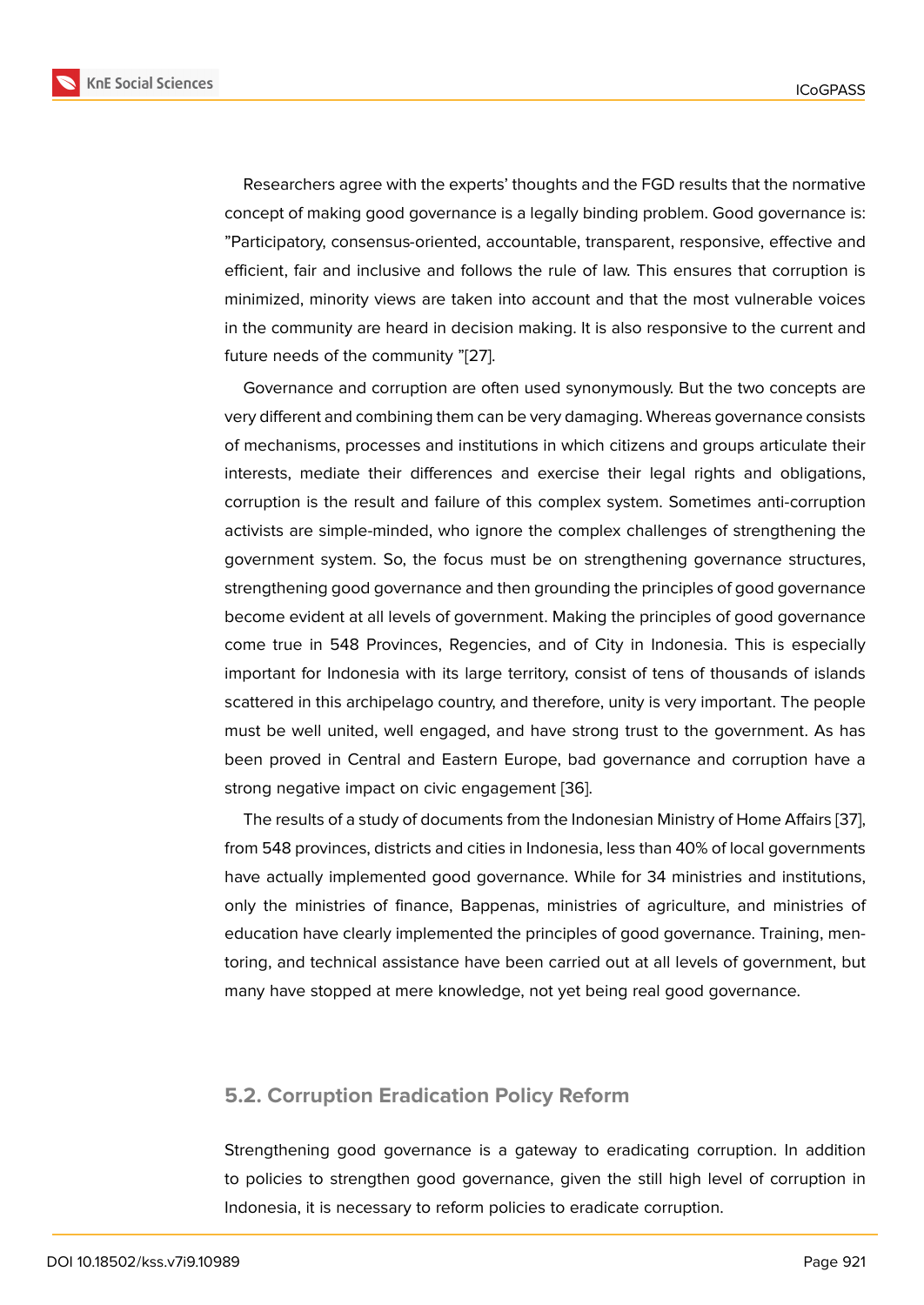The crime prevention policy cannot be carried out solely by improving or updating the means of law (meaning "law reform", including "criminal law or penal reform"), even if it is repeatedly amended and perfected. The Corruption Law, for example, has been repeatedly amended and repeatedly discussed in various seminars, but in reality corruption is not reduced, instead it is increasingly widespread and pervasive in various fields.

Even though changes / amendments to the Act are not guarantees for crime prevention efforts, an evaluation is still needed if there are weaknesses in the formulation policy in the existing legislation. This evaluation or review needs to be done, because there is a close relationship between the formulation of the legislative policy (or "legislative policy") with the law enforcement policy ("law enforcement policy") and the crime eradication / mitigation policy ("criminal policy"). Weaknesses in criminal law formulation policies, will affect criminal law enforcement policies and crime prevention policies [38].

The importance of policy formulation of an act in the formulation of criminal legislation in efforts to eradicate corruption because the formulation stage is the earliest stage in planning the crime crime prevention policy seen from the entire stage of cr[ime](#page-13-5) prevention policy with criminal law, the formulation policy stage is the most strategic stage. At this stage of formulation all the planning of crime prevention is arranged with the criminal law system.

The entire criminal law system that was designed, basically covers three main problems in criminal law, namely the problem of formulating a criminal act (criminalization), criminal liability, and criminal and criminal rules [38]. Using the term from Nils Jareborg, the importance of this formulation stage is due to the design; include the entire structure of the criminal legal system ("the structure of the penal system") which includes the problem of criminalization and threatened cri[min](#page-13-5)al ("criminalization and threatened punishment)", the problem of "criminal punishment" ("adjudication of punishment (sentencing)"; and the problem of "criminal conduct" ("execution of punishment"). [39].

Criminal law policy starts from the legislative stage, namely formulating criminal acts, criminal liability and appropriate criminal sanctions for corruption crimes, then begins Judicative / applicative stages and ends with executive / administrative pol[icie](#page-13-6)s. An integral legislative policy in the field of criminal law enforcement does not mean that it must be set forth in one book of the law. It can be stated in various laws as they are today (there are material criminal laws inside and outside the Criminal Code; there are criminal procedural laws inside and outside the Criminal Procedure Code; and there are criminal implementation laws).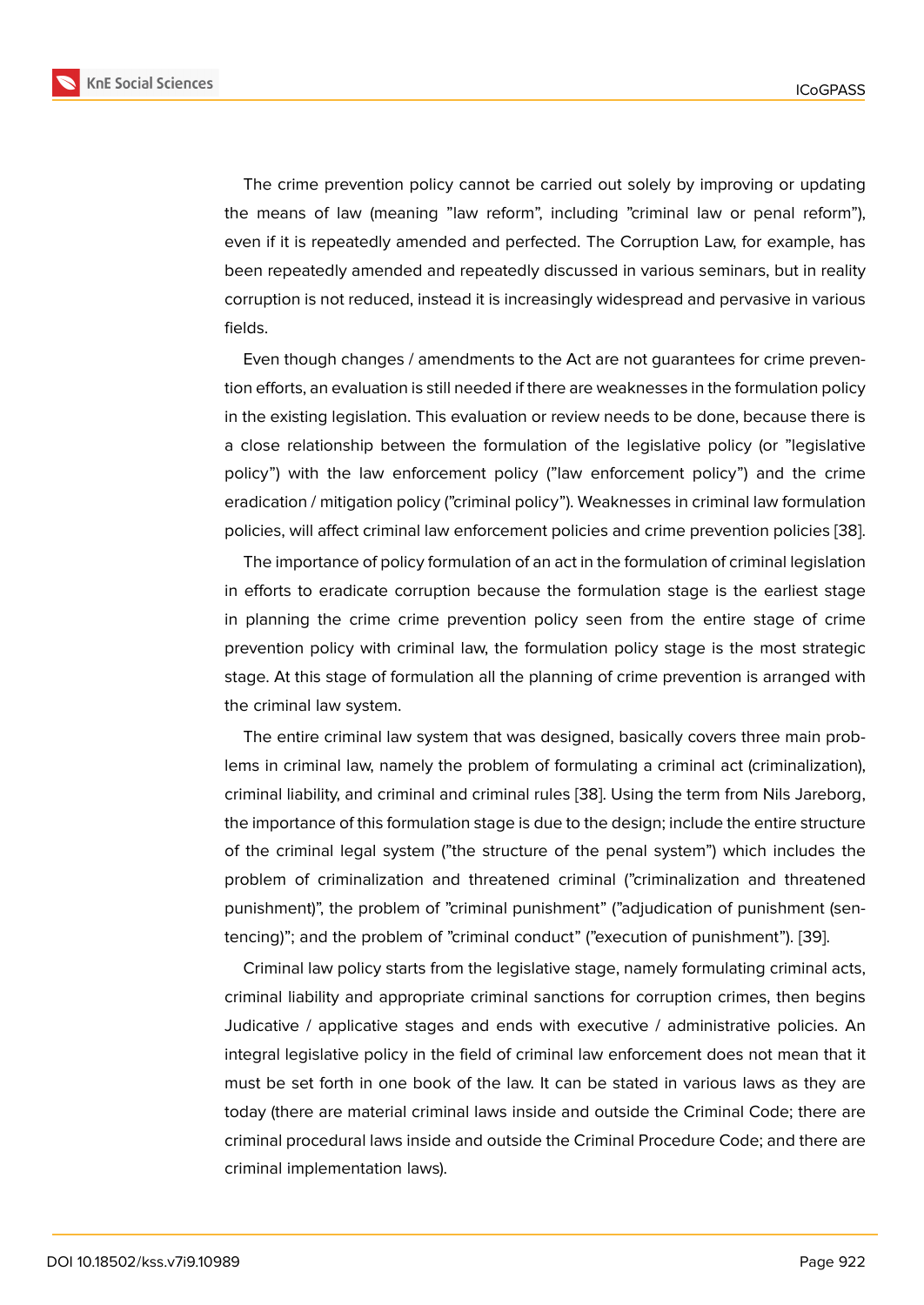The regulation of criminal law is mostly carried out using the laws and regulations. The use of laws and regulations, despite their weaknesses and shortcomings, is still believed to be the basis of a criminal law policy, especially in providing formulations for criminal acts, criminal liability and criminal sanctions, as well as enforcement and implementation of these matters.

Formulation policy is one form in the formation of written law. The formation of law which is based on the principle of division of power (division of power), is a function of the state or government carried out by the executive, legislative and judiciary bodies. Legal formation includes written law (*Geschreven recht*) and the unwritten law (*Ongeschreven Recht*). In this regard, the formation of written law can be carried out by the executive, legislative bodies, both individually and jointly and can also be formed by judges in order to decide upon the case being examined.

This is possible as long as implementing the provisions contained in the legislation. The policy of forming laws and regulations ideally is based on at least three things, namely: Principles for the establishment of good laws and regulations; good legal politics (national legislation); and an adequate system of testing legislation [40]. In addition to paying attention to the principles of proper regulation, the drafting of laws and regulations must also pay attention to national legal politics. National legal politics is a reference in developing and developing national law.

Several things that will affect the legal development activities include: (a). Our ideals regarding law (*rechtsidee*) which will underpin legal development; (b). The situation and conditions of legal life in Indonesia that will affect legal development policies; (c) Areas of legal development that will influence the formation of operational concepts, infrastructure and tools; (d) The enthusiasm and intention to build his people as well as their behavior that will affect the institution of law enforcement and application; (e) Prioritized matters.

The main points and what will influence the legal development policy, explicitly or implicitly, are already regulated in the 1945 Constitution. As an example we can point out a number of things in the 1945 Constitution, which reflect the aforementioned points in the formulations regarding: a variety of basic laws, forms of legislation, rights and obligations of state administrators and citizens, guidelines for regulating citizens' rights the state and population position, the short and accommodating nature of the 1945 Constitution, and the enthusiasm needed to uphold national life based on the 1945 Constitution.

This legal development policy reform should be seen as a reform of the corruption eradication policy that was preceded by strengthening good governance [41]. If the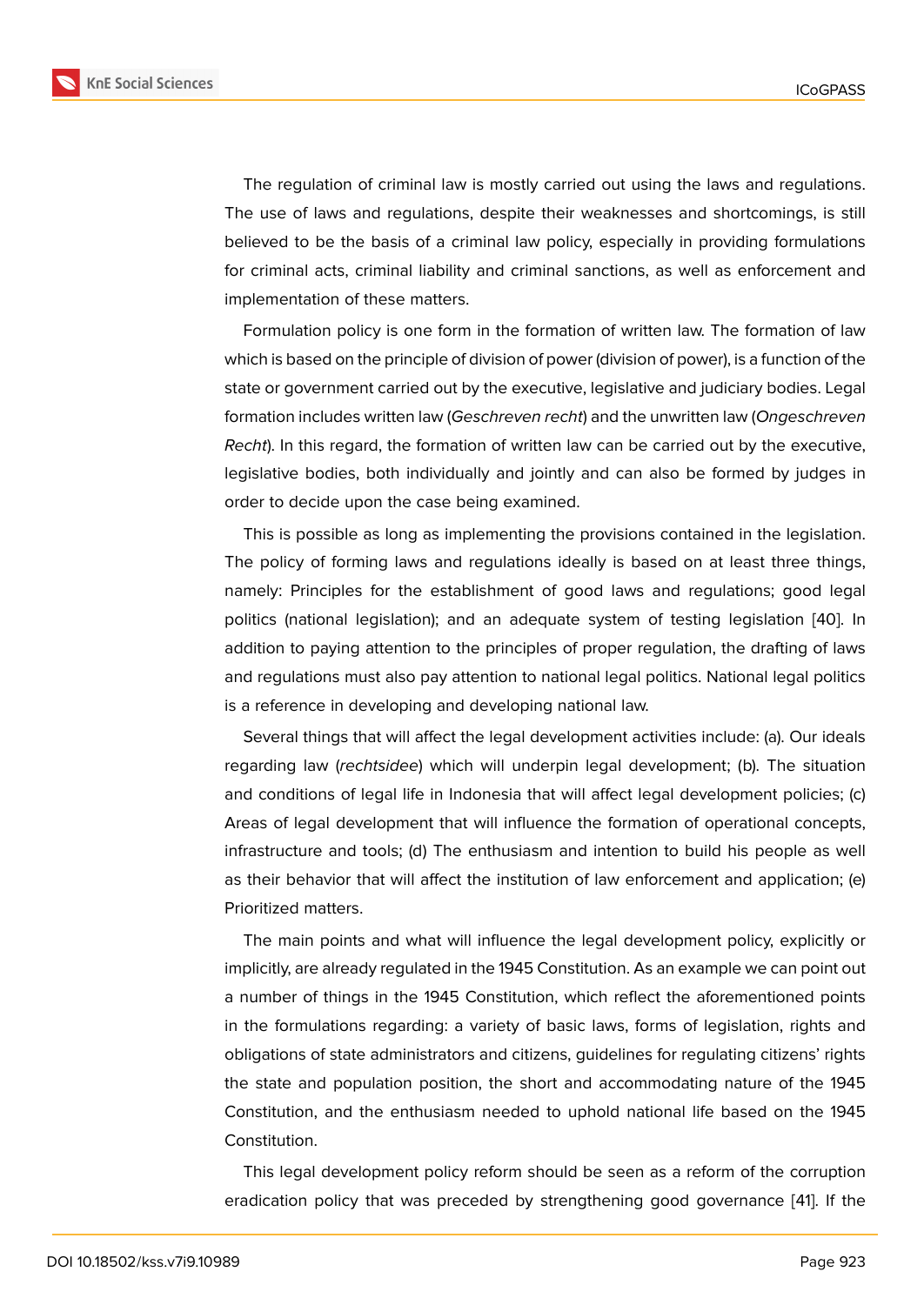

strengthening of good governance is real and results in a clean government, then the legal development policy that involves the executive and legislative branches can be realized. Indonesia's dream of corruption-free in the future might become a necessity.

# **6. CONCLUTION**

Strengthening good governance and reforming corruption eradication policies in Indonesia is urgent to be carried out which includes the real things of the principles of good governance and legal development policies that include the substance, structure and legal culture of the community. Strengthening good governance and reforming strategies to eradicate corruption need to pay attention to similar policies carried out abroad. Corruption eradication strategy adapted to the nature of corruption crime so that the strategy is carried out appropriately. Corruption crime is a multidimensional crime so it is referred to as extraordinary crime. Corruption crime can be categorized as economic crime, crime against the state, crime against humanity, political crime. This nature of corruption must be accommodated in the formulation of norms, the concept of the responsibility of the perpetrators and sanctions for corruption.

The policy of reforming the corruption eradication strategy includes law enforcement efforts, therefore renewal must also include efforts to prevent and act in a balanced manner. This means that the structure of law enforcement agencies needs to be updated. Likewise, efforts to change the legal culture of society are not permissive to corruption.

# **Acknowledgement**

Our thanks to the support of partial fund from the Public Administration Department, FISIP, Universitas Diponegoro for doing research and writing for this article.

### **References**

- [1] Transparency International. Corruption Perceptions Index 2016. Berlin: Transparency International; 2017. 12 p.
- [2] Transparency International. Corruption Perceptions Index 2019. Berlin: Transparency International; 2020. 34 p.
- [3] Ardisasmita S. The definition of corruption from legal perspective and the eannouncement for a more open, transparent, and accountable governance. 2016;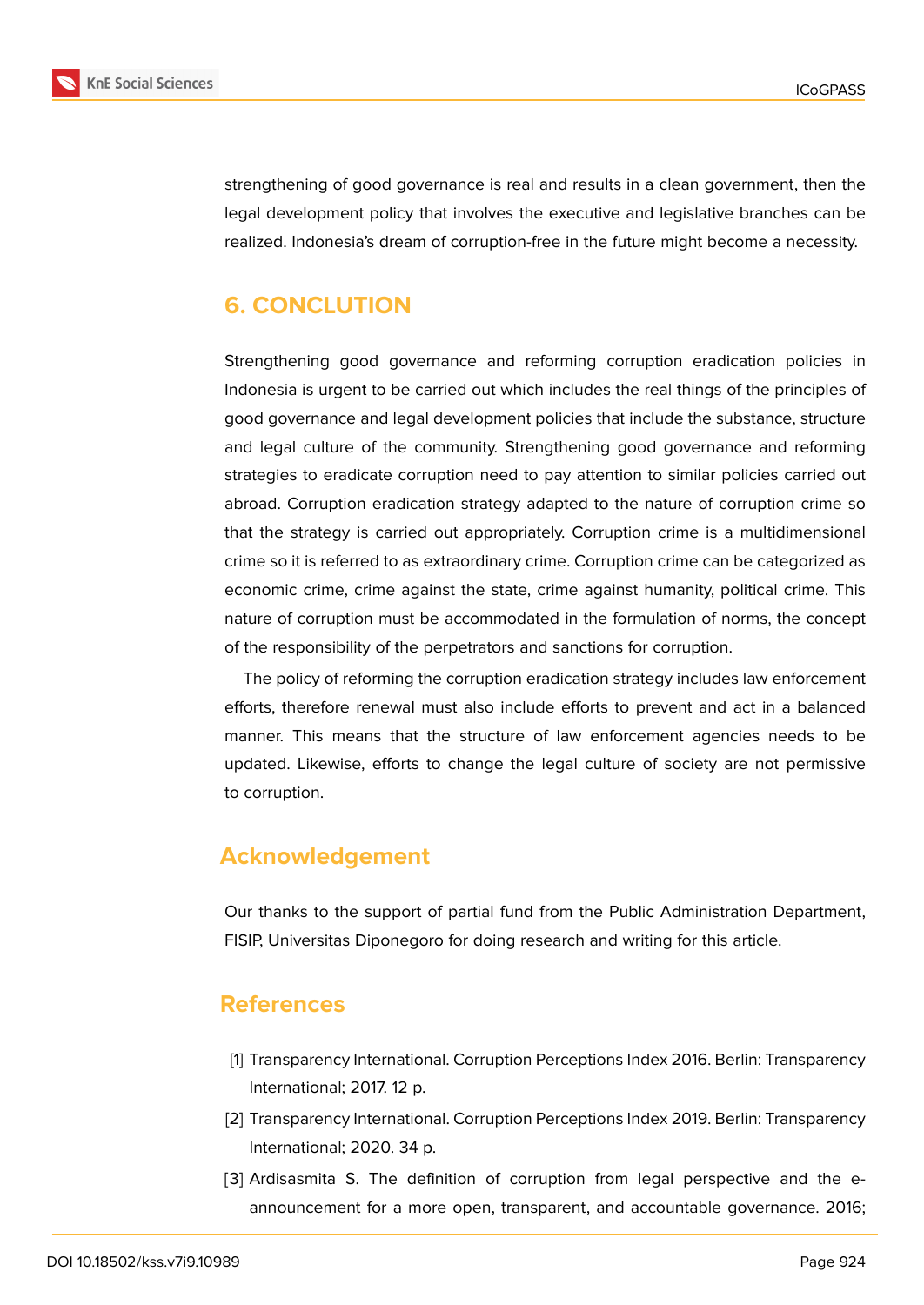Jakarta. National Seminar on the Improvement of the Government Goods and Services Procurement System, Jakarta, Commission for the Supervision of Business Competition, available at: www.kppu.go.id/docs/Artikel/Seminar%20PBJ.pdf

- [4] Transparency International. Corruption Perceptions Index 2018. Berlin: Transparency International; 2019. 16 p.
- [5] Departement for Development Policy. Anti corruption handbook for development practitioners [Internet]. Finland: Ministry for Foreign Affairs of Finland, 2012 [cited 18 Oct 2021]. 220 p. Available from: https://um.fi/documents/35732/48132/ anti\_corruption\_handbook\_for\_development\_practitioners
- <span id="page-11-0"></span>[6] Nag, Shankar N. Government, governance and good governance. Ind J of Pub Adm. 2018;64(1):122-130. https://doi.org/10.1177/0019[556117735448](https://um.fi/documents/35732/48132/anti_corruption_handbook_for_development_practitioners)
- <span id="page-11-1"></span>[7] [Vial V, Hanoteau J. Corruption, manufacturing plant growth,](https://um.fi/documents/35732/48132/anti_corruption_handbook_for_development_practitioners) and the Asian paradox: Indonesian evidence. World Development. 2010;38(5):693-705.
- [8] Pellegata A, Memoli V. Can corruption erode confidence in political institutions among European countries? Comparing the effects of different measures of perceived corruption. Soc Indic Res. 2015; 128: 391-412. https://doi.org/10.1007/s11205- 015-1036-0
- [9] Åslund, A. Oligarchs, corruption, and European integration. Journal of Democracy. 2014;25(3):64-73.
- <span id="page-11-2"></span>[10] Suharso, P. Pendidikan anti korupsi. Jakarta: UT Press; 2017.
- [11] Merkle, O. Indonesia: An overview of corruption and anti corruption. Berlin: Transparency International; 2018. 21 p.
- <span id="page-11-4"></span><span id="page-11-3"></span>[12] Wang Y, You J. Corruption and firm growth: Evidence from China. China Economic Review. 2012;23:415–433.
- <span id="page-11-5"></span>[13] Budiman A, Roan A, Callan VJ. Rationalizing ideologies, social identities and corruption among civil servants in Indonesia during the Suharto Era*.* Journal of Business Ethics. 2012;116(1):139–149. https://doi.org/10.1007/s10551-012-1451-y
- [14] Mietzner M. Dysfunction by design: Political finance and corruption in Indonesia. Critical Asian Studies. 2015;47(4):587–610. https://doi.org/10.1080/14672715.2015.1079991
- [15] Prabowo HY, Cooper K. Re-understanding corruption in the Indonesian public sector through three behavioral lenses. Journal of Financial Crime. 2016;23(4):1028–1062. https://doi.org/10.1108/jfc-08-2015-0039
- <span id="page-11-6"></span>[16] Lewis BD, Hendrawan A. The impact of majority coalitions on local government spending, service delivery, and corruption in Indonesia. European Journal of Political Economy. 2018; 58: 178-191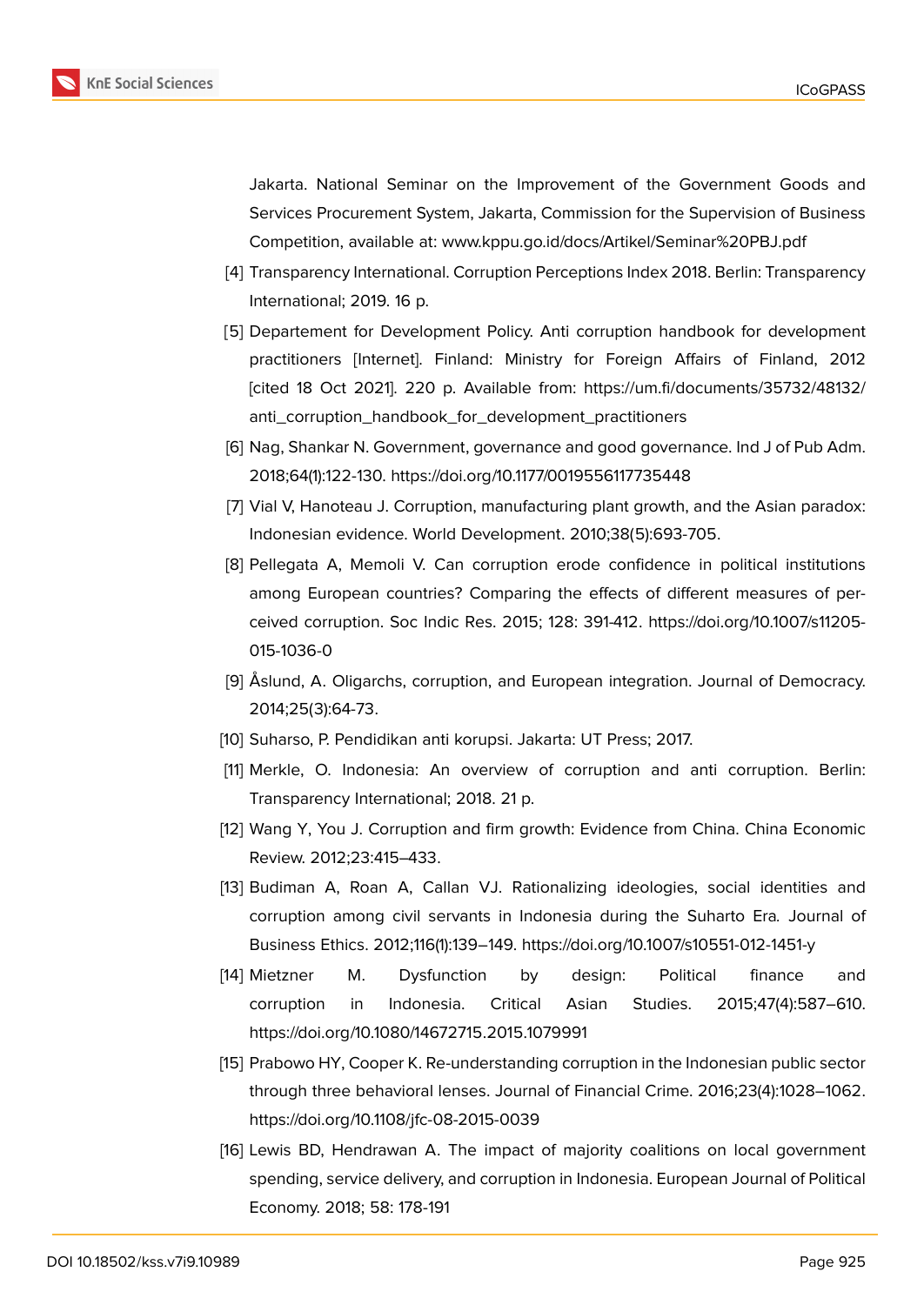https://doi.org/10.1016/j.ejpoleco.2018.11.002

- [17] Kramer E. When news becomes entertainment: Representations of corruption in Indonesia's media and the implication of sandal. Media Asia. 2013;40(1):60–72. https://doi.org/10.1080/01296612.2013.11689951
- [18] Hamid A. A family matter: Political corruption in Banten, Indonesia. Asian Politics & Policy. 2014;6(4):577–593. https://doi.org/10.1111/aspp.12136
- [19] Prabowo HY, Sriyana J, Syamsudin M. Forgetting corruption: Unlearning the knowledge of corruption in the Indonesian public sector. Journal of Financial Crime. 2018;25(1):28–56. https://doi.org/10.1108/jfc-07-2016-0048
- [20] Suryadarma D. How corruption diminishes the effectiveness of public spending on education in Indonesia. Bulletin of Indonesian Economic Studies. 2012;48(1):85–100. https://doi.org/10.1080/00074918.2012.654485
- <span id="page-12-0"></span>[21] Umar H. Government financial management, strategy for preventing corruption in Indonesia. The South East Asian Journal of Management. 2013;5(1):19-36 https://doi.org/10.21002/seam.v5i1.1793
- [22] Schütte SA. Against the odds: Anti-corruption reform in Indonesia. Public Administration and Development. 2012;32(1):38–48. https://doi.org/10.1002/pad.623
- [23] Maulana A, Situngkir H. Dynamics of the corruption eradication in Indonesia. MPRA Paper 49843. 2013. https://doi.org/10.2139/ssrn.2326176
- <span id="page-12-1"></span>[24] Keping Yu. Governance and good governance: A new framework for political analysis. Fudan Journal of the Humanities and Social Sciences. 2018;11:1–8.
- <span id="page-12-2"></span>[25] Spradley J. Metode etnnografi. Yogyakarta: Tiara Wacana; 1988.
- <span id="page-12-3"></span>[26] Choirul RM, Farid MLR. Pitutur luhur untuk pemberantasan korupsi di Indonesia dalam perspektif kebijakan hukum pidana, refleksi hukum. Jurnal Ilmu Hukum. 2017;2(1):33-50. https://doi.org/10.24246/jrh.2017.v2.i1.p33-50
- <span id="page-12-4"></span>[27] Waluyo B. Optimalisasi pemberantasan korupsi di Indonesia. Jurnal Yuridis. 2014;1(2):169-182.
- <span id="page-12-5"></span>[28] Prabowo HY. To be corrupt or not to be corrupt: Understanding the behavioral side of

corruption in Indonesia. Journal of Money Maundering Control. 2014;17(3):306-326.

- <span id="page-12-6"></span>[29] Susena H. Desentralisasi fiskal sebagai pendorong akselerasi daya saing daerah dan peningkatan kesejahteraan masyarakat. 2020.
- <span id="page-12-7"></span>[30] Rini R, Damiati L. Analisis hasil audit pemerintahan dan tingkat korupsi pemerintahan provinsi di Indonesia. Jurnal Dinamika Akuntansi dan Bisnis. 2017;4(1):73-90.